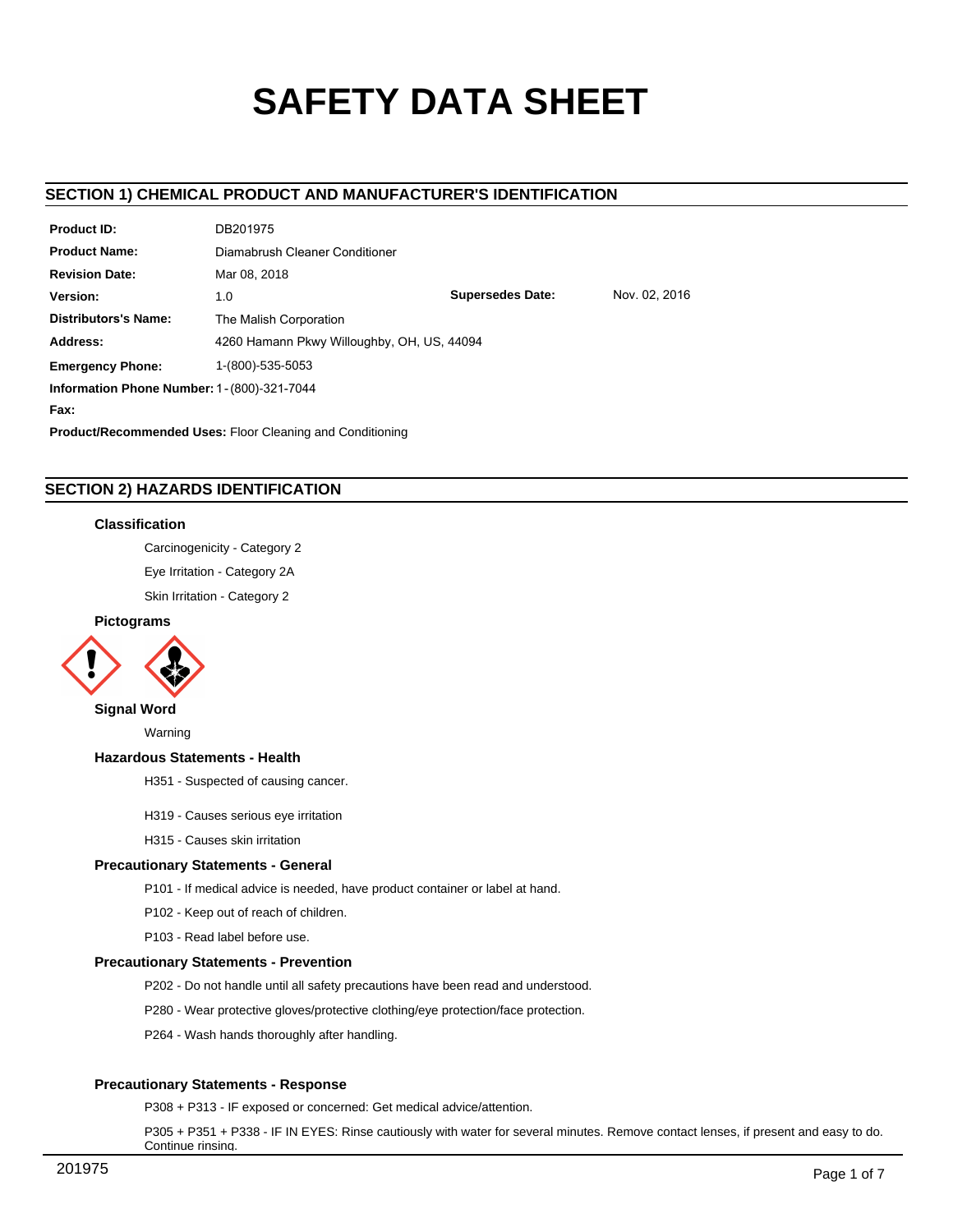Continue rinsing.

P337 + P313 - If eye irritation persists: Get medical advice/attention.

P302 + P352 - IF ON SKIN: Wash with plenty of soap and water.

P332 + P313 - If skin irritation occurs: Get medical advice/attention.

P362 + P364 - Take off contaminated clothing. And wash it before reuse.

## **Precautionary Statements - Storage**

P405 - Store locked up.

#### **Precautionary Statements - Disposal**

P501 - Dispose of contents and container in accordance with all local, regional, national and international regulations.

# **SECTION 3) COMPOSITION, INFORMATION ON INGREDIENTS**

| <b>CAS</b>   | <b>Chemical Name</b>   | % By Weight     |
|--------------|------------------------|-----------------|
| 0007732-18-5 | WATFR                  | $60\%$ - $80\%$ |
| 0068603-42-9 | COCONUT DIETHANOLAMIDE | 2% - 7%         |
| 0012627-14-4 | LITHIUM SILICATE       | $0.1\% - 2.0\%$ |

Specific chemical identity and/or exact percentage (concentration) of the composition has been withheld to protect confidentiality.

# **SECTION 4) FIRST-AID MEASURES**

#### **Inhalation**

Remove to fresh air. Administer oxygen if needed. Apply artificial respiration if breathing has stopped. Get medical attention.

If exposed/feel unwell/concerned: Get medical attention.

#### **Eye Contact**

Wash immediately with large volumes of fresh water for at least 15 minutes. Get medical attention.

#### **Skin Contact**

Wipe off with a towel. Wash with soap and water. Get medical attention if irritation persists.

#### **Ingestion**

Rinse mouth. Give two glasses of water. If you feel unwell or if concerned : Get medical advice/attention. Do NOT induce vomiting unless under the advice/direction of doctor/POISON CENTER. Note: Never give anything by mouth to an unconscious or convulsing victim. Keep person warm and quiet.

## **SECTION 5) FIRE-FIGHTING MEASURES**

## **Suitable Extinguishing Media**

Will not burn. Use extinguishing media suitable for surrounding fire.

#### **Unsuitable Extinguishing Media**

None.

#### **Fire-Fighting Procedures**

Isolate immediate hazard area and keep unauthorized personnel out. Stop spill/release if it can be done safely. Move undamaged containers from immediate hazard area if it can be done safely.

Dispose of fire debris and contaminated extinguishing water in accordance with official regulations.

#### **Special Protective Actions**

Wear protective pressure self-contained breathing apparatus (SCBA)and full turnout gear.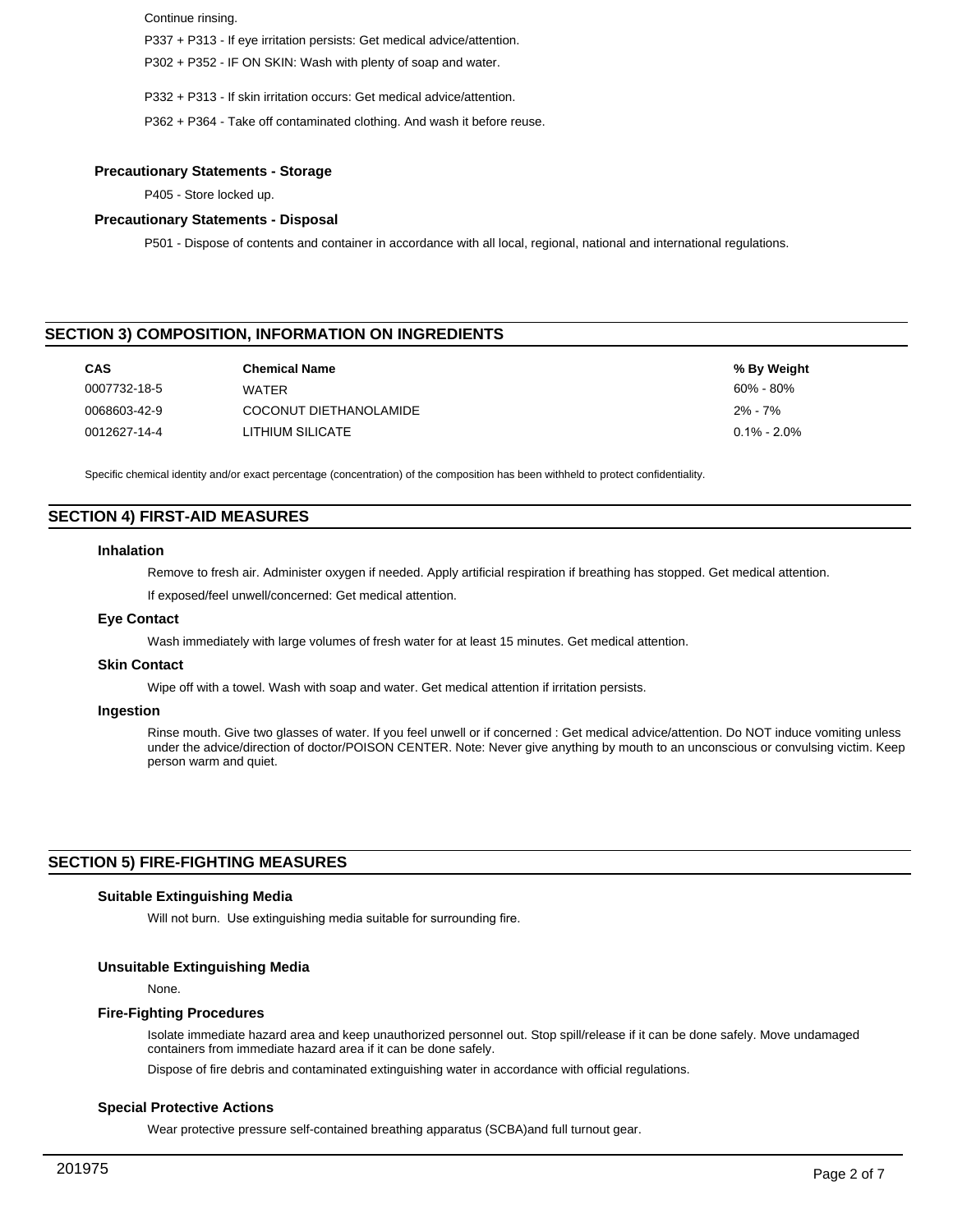## **SECTION 6) ACCIDENTAL RELEASE MEASURES**

#### **Emergency Procedure**

Do not touch or walk through spilled material. Isolate hazard area and keep unnecessary people away.

Pick up with mop or wet vac. Rinse spill area with water.

#### **Recommended Equipment**

Safety glasses, gloves

#### **Personal Precautions**

Avoid breathing vapor. Avoid contact with skin, eye or clothing. Do not touch damaged containers or spilled materials unless wearing appropriate protective clothing.

#### **Environmental Precautions**

Stop spill/release if it can be done safely. Prevent spilled material from entering sewers, storm drains, other unauthorized drainage systems and natural waterways by using sand, earth, or other appropriate barriers.

## **SECTION 7) HANDLING AND STORAGE**

#### **General**

Wash hands after use. Do not get in eyes, on skin or on clothing. Do not breathe vapors or mists. Use good personal hygiene practices. Eating, drinking and smoking in work areas is prohibited. Remove contaminated clothing and protective equipment before entering eating areas.

#### **Ventilation Requirements**

Use only with adequate ventilation to control air contaminants to their exposure limits. The use of local ventilation is recommended to control emissions near the source.

#### **Storage Room Requirements**

Keep container(s) tightly closed and properly labeled. Store in cool, dry, well-ventilated areas away from heat, direct sunlight and incompatibilities. Store in approved containers and protect against physical damage. Keep containers securely sealed when not in use. Containers that have been opened must be carefully resealed to prevent leakage.

Store at temperatures between 40°F and 100°F.

FOR INDUSTRIAL AND INSTITUTIONAL USE ONLY. FOR USE BY TRAINED PERSONNEL ONLY. KEEP FROM FREEZING.

# **SECTION 8) EXPOSURE CONTROLS, PERSONAL PROTECTION**

#### **Eye Protection**

Wear eye protection with side shields or goggles. Wear indirect-vent, impact and splash resistant goggles when working with liquids. If additional protection is needed for entire face, use in combination with a face shield.

#### **Skin Protection**

Use of gloves approved to relevant standards made from the following materials may provide suitable chemical protection: PVC, neoprene or nitrile rubber gloves. Suitability and durability of a glove is dependent on usage, e.g. frequency and duration of contact, chemical resistance of glove material, glove thickness, dexterity. Always seek advice from glove suppliers. Contaminated gloves should be replaced. Use of an apron and over- boots of chemically impervious materials such as neoprene or nitrile rubber is recommended to avoid skin sensitization. The type of protective equipment must be selected according to the concentration and amount of the dangerous substance at the specific workplace. Launder soiled clothes or properly disposed of contaminated material, which cannot be decontaminated.

#### **Respiratory Protection**

If engineering controls do not maintain airborne concentrations to a level which is adequate to protect worker, a respiratory protection program that meets or is equivalent to OSHA 29 CFR 1910.134 and ANSI Z88.2 should be followed. Check with respiratory protective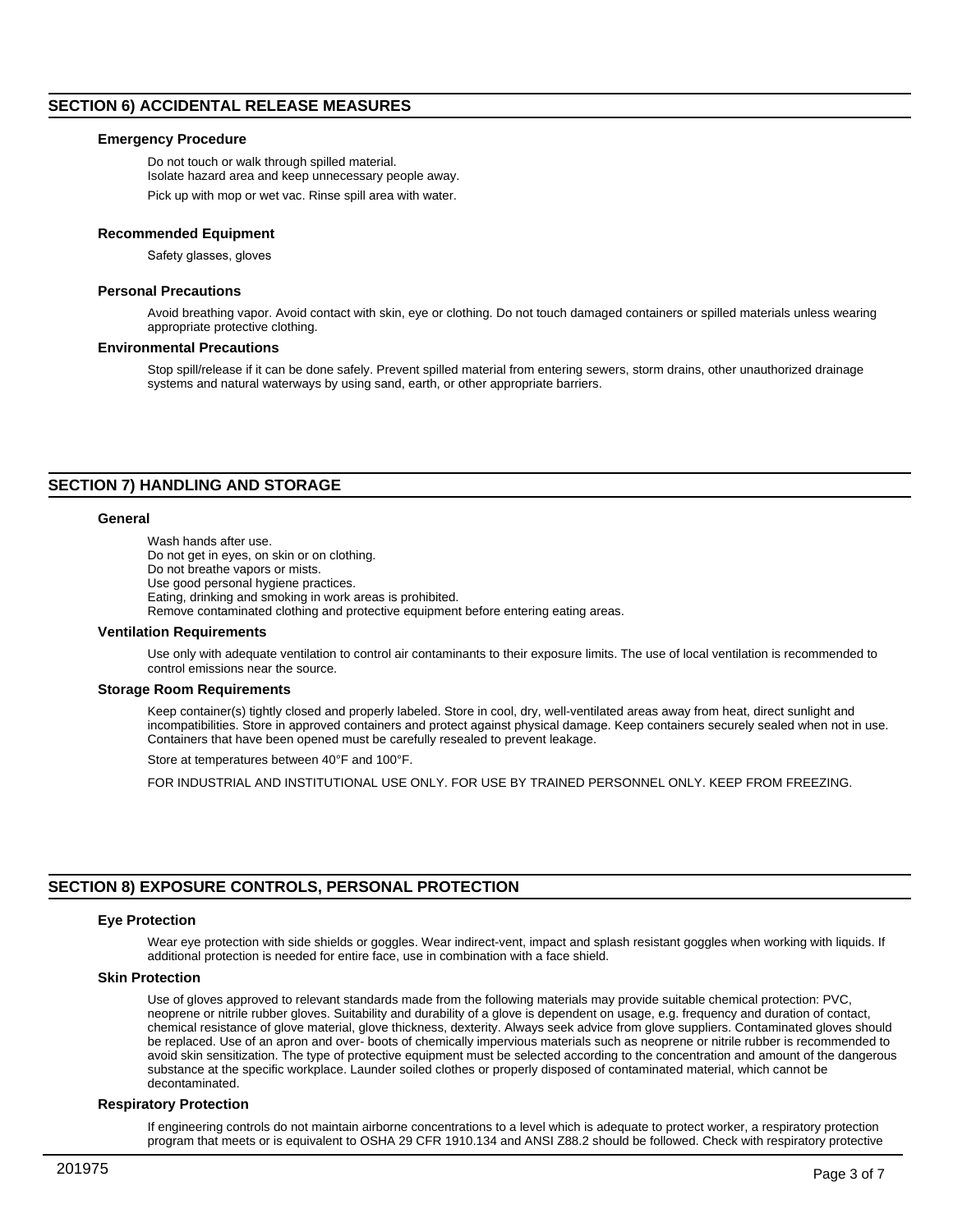equipment suppliers. Where air-filtering respirators are suitable, select an appropriate combination of mask and filter.

## **Appropriate Engineering Controls**

Provide exhaust ventilation or other engineering controls to keep the airborne concentrations of vapors below their respective threshold limit value.

| <b>Chemical Name</b>   | AH2C<br>TWA<br>(ppm) | OSHA<br>TWA<br>(mg/m3) | <b>OSHA</b><br>STEL<br>(ppm) | つSHA<br>STEL<br>(mg/m3) | <b>OSHA</b><br>Tables (Z1.<br>Z2, Z3) | OSHA<br>Carcinogen | <b>OSHA</b><br>Skin<br>designation | <b>NIOSH</b><br><b>TWA</b><br>(ppm) | <b>NIOSH</b><br><b>TWA</b><br>(mg/m3) | <b>NIOSH</b><br><b>STEL</b><br>(ppm) | <b>NIOSH</b><br><b>STEL</b><br>(mg/m3) | <b>NIOSH</b><br>Carcinogen |
|------------------------|----------------------|------------------------|------------------------------|-------------------------|---------------------------------------|--------------------|------------------------------------|-------------------------------------|---------------------------------------|--------------------------------------|----------------------------------------|----------------------------|
| No applicable chemical |                      |                        |                              |                         |                                       | -                  |                                    | -                                   |                                       |                                      |                                        |                            |

| <b>Chemical Name</b>   | <b>ACGIH</b>   | <b>ACGIH</b>             | ACGIH       | <b>ACGIH</b> |
|------------------------|----------------|--------------------------|-------------|--------------|
|                        | TWA            | <b>TWA</b>               | <b>STFI</b> | STFI         |
|                        | (ppm)          | (mq/m3)                  | (ppm)       | (mq/m3)      |
| No applicable chemical | $\overline{a}$ | $\overline{\phantom{a}}$ | -           | ٠            |

# **SECTION 9) PHYSICAL AND CHEMICAL PROPERTIES**

## **Physical and Chemical Properties**

| Density<br>Density VOC<br>% VOC       | 8.42000 lb/gal<br>0.00000 lb/gal<br>0.00000% |
|---------------------------------------|----------------------------------------------|
|                                       |                                              |
| Appearance                            | Thick amber liquid                           |
| Odor Threshold                        | N.A.                                         |
| Odor Description                      | N.A.                                         |
| pH                                    | 11                                           |
| <b>Water Solubility</b>               | Complete                                     |
| Flammability                          | N/A                                          |
| Flash Point Symbol                    | N.A.                                         |
| Flash Point                           | N.A.                                         |
| Viscosity                             | N.A.                                         |
| Lower Explosion Level                 | N.A.                                         |
| <b>Upper Explosion Level</b>          | N.A.                                         |
| Vapor Pressure                        | N.A.                                         |
| Vapor Density                         | N.A.                                         |
| <b>Melting Point</b>                  | N.A.                                         |
| <b>Freezing Point</b>                 | N.A.                                         |
| Low Boiling Point                     | N.A.                                         |
| High Boiling Point                    | N.A.                                         |
| Decomposition Pt                      | N.A.                                         |
| Auto Ignition Temp                    | N.A.                                         |
| <b>Evaporation Rate</b>               | N.A.                                         |
| <b>VOC Composite Partial Pressure</b> | N.A.                                         |

# **SECTION 10) STABILITY AND REACTIVITY**

## **Stability**

Stable.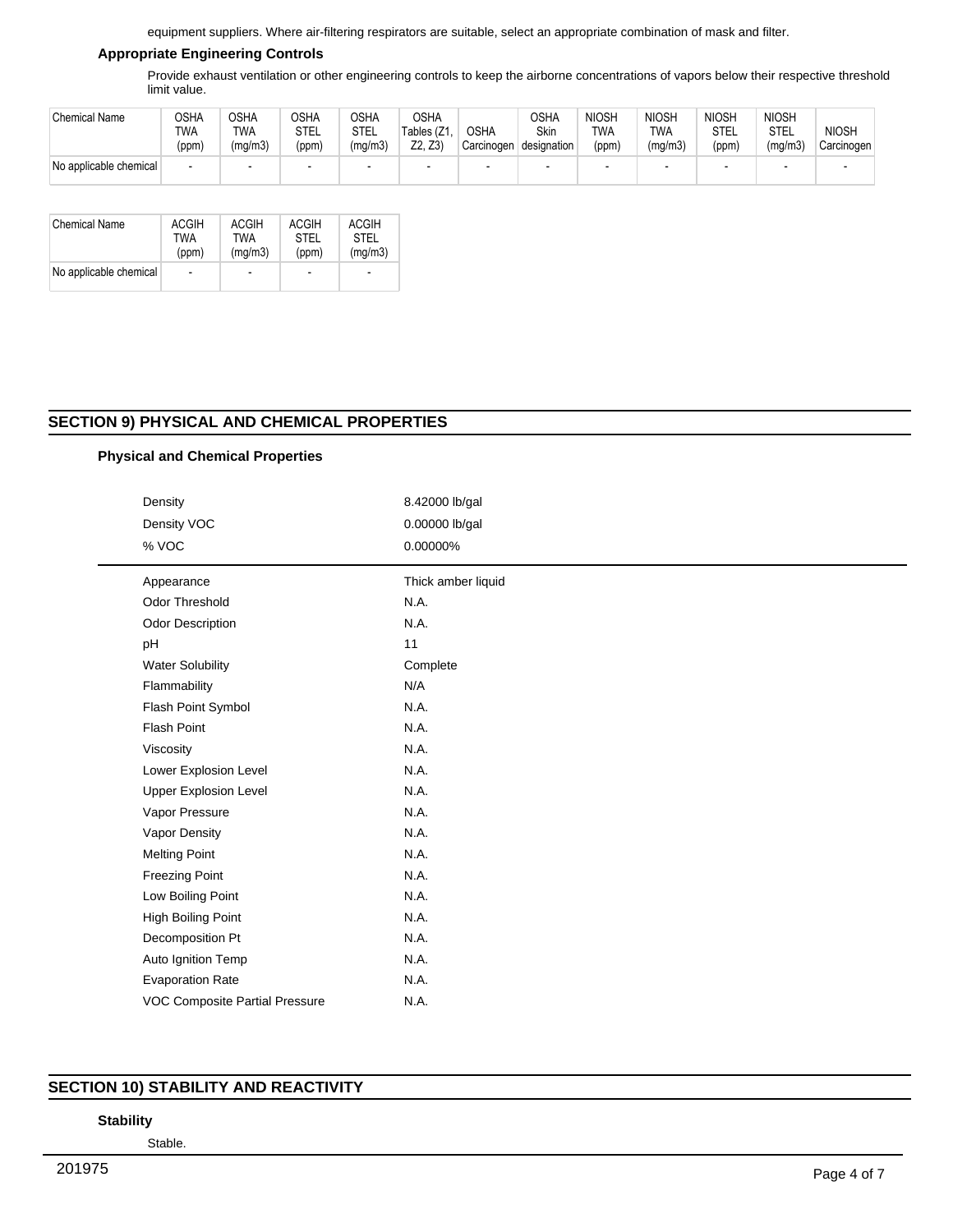# **Conditions to Avoid**

None.

## **Incompatible Materials**

None known.

## **Hazardous Reactions/Polymerization**

Will not occur.

## **Hazardous Decomposition Products**

None known.

# **SECTION 11) TOXICOLOGICAL INFORMATION**

## **Skin Corrosion/Irritation**

Causes skin irritation

## **Serious Eye Damage/Irritation**

Causes serious eye irritation

## **Carcinogenicity**

Suspected of causing cancer.

## **Germ Cell Mutagenicity**

No data available

#### **Reproductive Toxicity**

No data available

## **Respiratory/Skin Sensitization**

No data available

## **Specific Target Organ Toxicity - Single Exposure**

No data available

## **Specific Target Organ Toxicity - Repeated Exposure**

No data available

# **Aspiration Hazard**

No data available

#### **Acute Toxicity**

No data available

# **SECTION 12) ECOLOGICAL INFORMATION**

# **Toxicity**

No data available

# **Persistence and Degradability**

No data available.

# **Bio-Accumulative Potential**

No data available.

## **Mobility in Soil**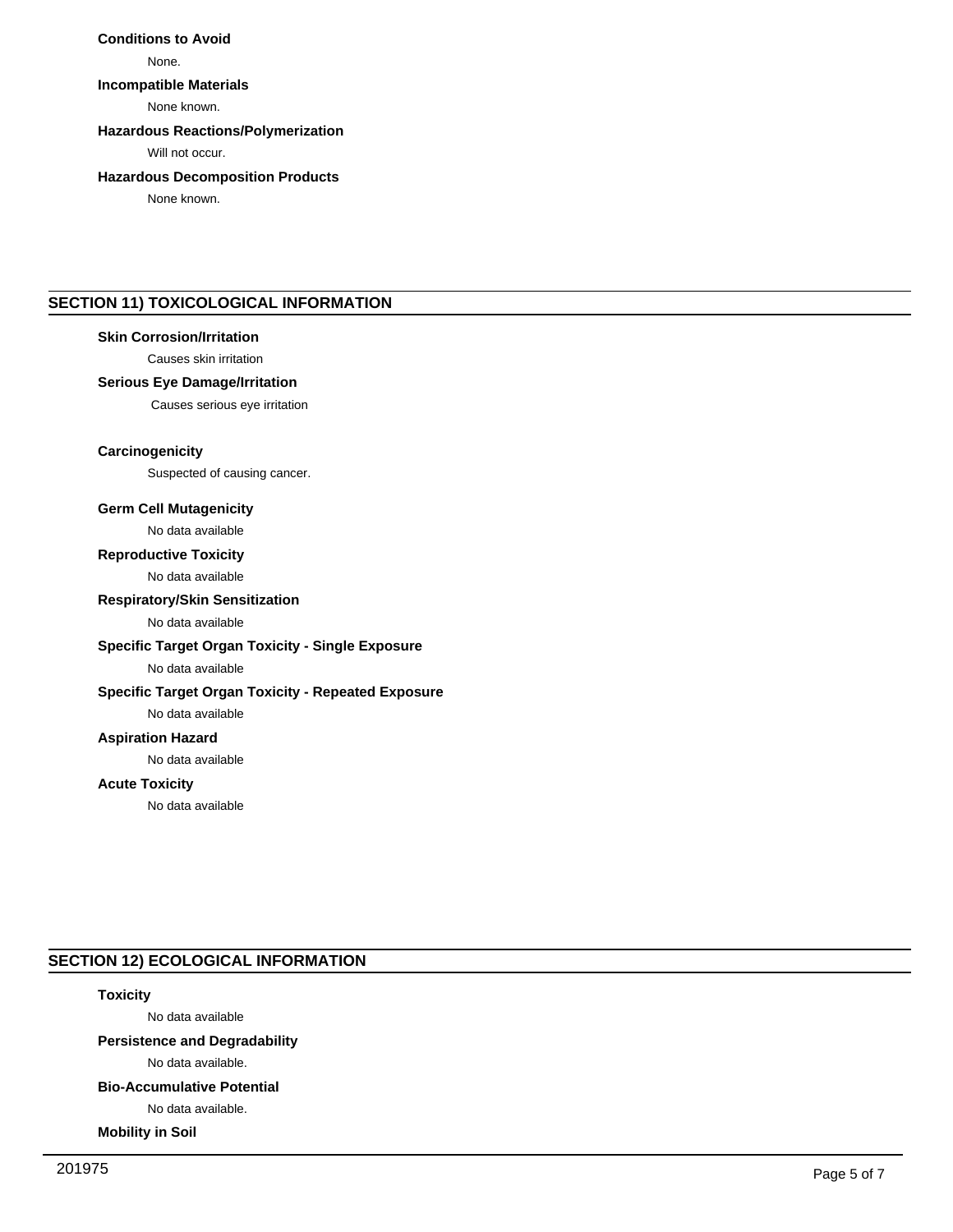## **Other Adverse Effects**

No data available.

## **SECTION 13) DISPOSAL CONSIDERATIONS**

# **Water Disposal**

Under RCRA, it is the responsibility of the user of the product, to determine at the time of disposal whether the product meets RCRA criteria for hazardous waste. Waste management should be in full compliance with federal, state, and local laws.

Empty containers retain product residue which may exhibit hazards of material, therefore do not pressurize, cut, glaze, weld or use for any other purposes. Return drums to reclamation centers for proper cleaning and reuse.

## **SECTION 14) TRANSPORT INFORMATION**

## **U.S. DOT Information**

Compound, Cleaning, N.O.I., Liquid

#### **IMDG Information**

Compound, Cleaning, N.O.I., Liquid

#### **IATA Information**

Compound, Cleaning, N.O.I., Liquid

# **SECTION 15) REGULATORY INFORMATION**

| <b>CAS</b>   | Chemical Name                    | % By Weight     | <b>Regulation List</b>                                                                                                                |
|--------------|----------------------------------|-----------------|---------------------------------------------------------------------------------------------------------------------------------------|
| 0007732-18-5 | <b>WATER</b>                     | $60\% - 80\%$   | <b>TSCA</b>                                                                                                                           |
| 0068603-42-9 | <b>COCONUT</b><br>DIETHANOLAMIDE | $2\% - 7\%$     | SARA312, VOC, TSCA, CA_Prop65 - California Proposition 65, CA_Prop65_Type_Toxicity_Cancer -<br>CA Proposition 65 Type Toxicity Cancer |
| 0012627-14-4 | LITHIUM SILICATE                 | $0.1\% - 2.0\%$ | SARA312 TSCA                                                                                                                          |

# **SECTION 16) OTHER INFORMATION**

**Glossary**